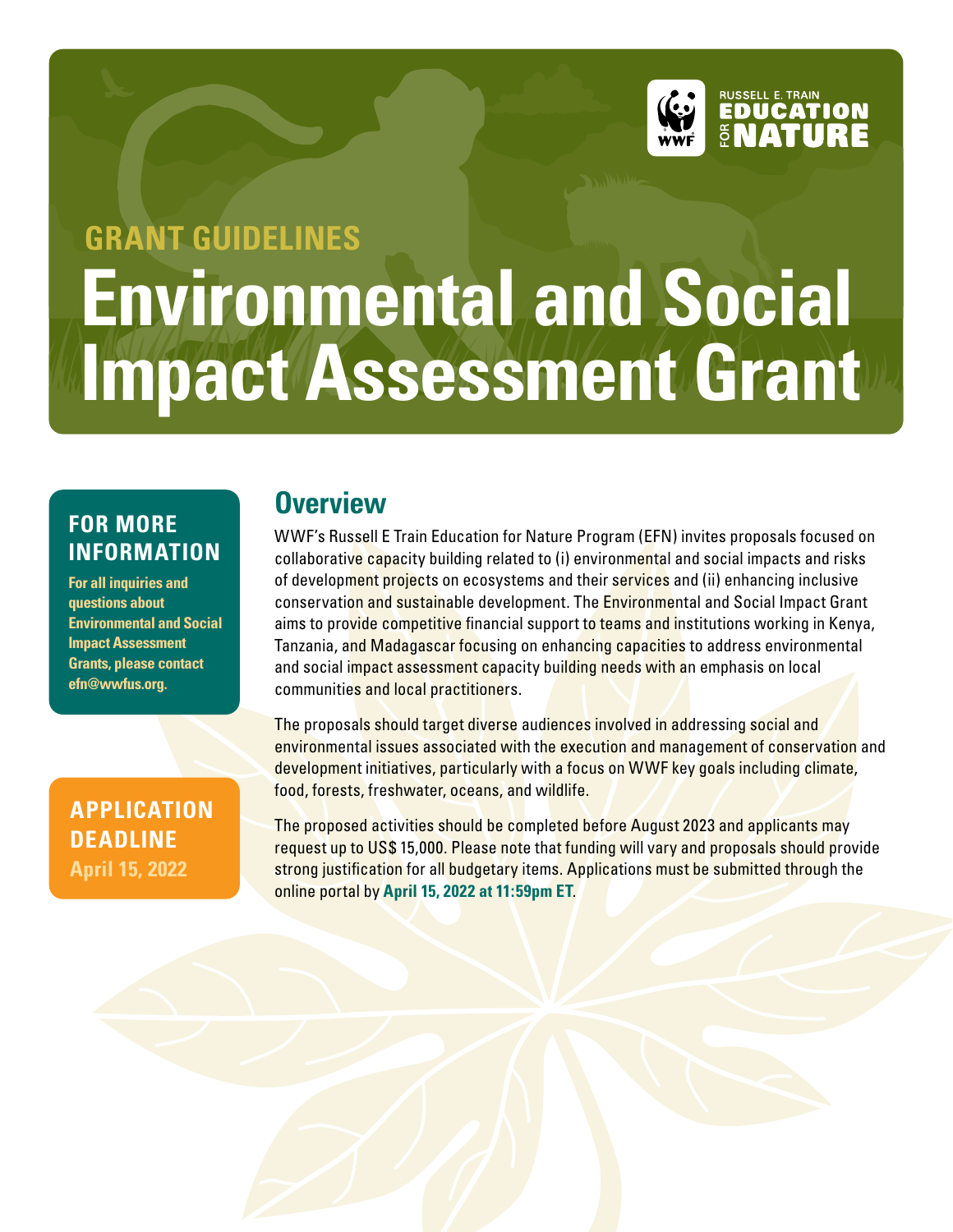#### **Context**

**At the heart of connecting nature and people is the inextricable link between inclusive conservation and sustainable development. Inclusive conservation plays a critical role in ensuring the diversity of human-ecosystem interactions with an emphasis on sustainable livelihoods and developing capacity to accelerate responsiveness in tackling potential adverse impacts to people and the environment. In Africa, efforts are underway to implement interventions and actions that collectively strengthen the three dimensions of sustainable development: economic, social, and environmental. However, the complexity of balancing loss of biodiversity with development continues to demonstrate that achieving inclusive conservation and sustainable development requires action to deliver institutional and individual capacities in line with the 17 Sustainable Development Goals (SDGs).** 

**The capacities to achieve social, environmental and governance standards are still inadequate in many countries. International institutions and non-governmental organizations often rely on consultants to fill this gap, fulfilling requirements for due diligence, but not creating local ownership and therefore making implementation more difficult. Collectively strengthening capacities of country systems is crucial in ensuring ownership and accountability. This approach involves taking into account environmental and social risks while putting in place both direct mitigation measures and** 

**adaptation measures that are attuned to the long-term vision of inclusive conservation and sustainable development.** 

**In the last 27 years, EFN has been at the forefront of advancing research, training, and education through the provision of funds to individuals and institutions to address critical challenges facing biodiversity conservation in Africa, Latin America, and Asia. EFN incorporates multidimensional and multi-partner capacity development strategies at different levels (individuals, institutions, and networks) and cycles (early, mid-career, and senior professionals). Further, WWF has made significant progress in implementing institutional mechanisms to enhance social well-being of communities and ensure adequate delivery of conservation outcomes in places where we work. Diversified efforts are needed to strengthen these institutional mechanisms and abilities, but cannot be reached without the work and support of national institutions, local communities and organizations, and youth, who often are ill-equipped to drive and achieve the goals of addressing environmental and social impacts.** 

**Building on this extensive experience, the Environmental and Social Impact Assessment Grant seeks to build capacity and empower communities to achieve development objectives and inclusive conservation with projects that robustly address environmental and social issues.**

# **Eligibility Criteria**

Applicants must meet all of the following eligibility criteria to be considered for a grant:

- ▶ Organization must be legally registered in an eligible country (Kenya, Tanzania, and Madagascar).
- $\blacktriangleright$  Teams or organizations must have a track record in capacity building related to environmental and social impacts, application thereof to local activities related to conservation and development; and ability to monitor results.
- **Organization must submit all required documents by the application deadline.**
- **Organization must complete all grant activities before August 2023.**
- $\triangleright$  The proposals must include active learning, practical skill components, mentoring and/ or field-based learning activity that build skills and knowledge for local stakeholders, institutions and networks. Priority is given to local organizations that focus on addressing challenges of development that affect ecosystems and their services and enhancing sustainable development and conservation.
- ▶ Organizations must commit to show how they will accomplish expected outputs within the context of country-specific regulations related to the COVID-19 pandemic.
- } Organizations must commit to support work that is focused on **WWF's six ambitious goals** including climate, food, forests, freshwater, oceans and wildlife.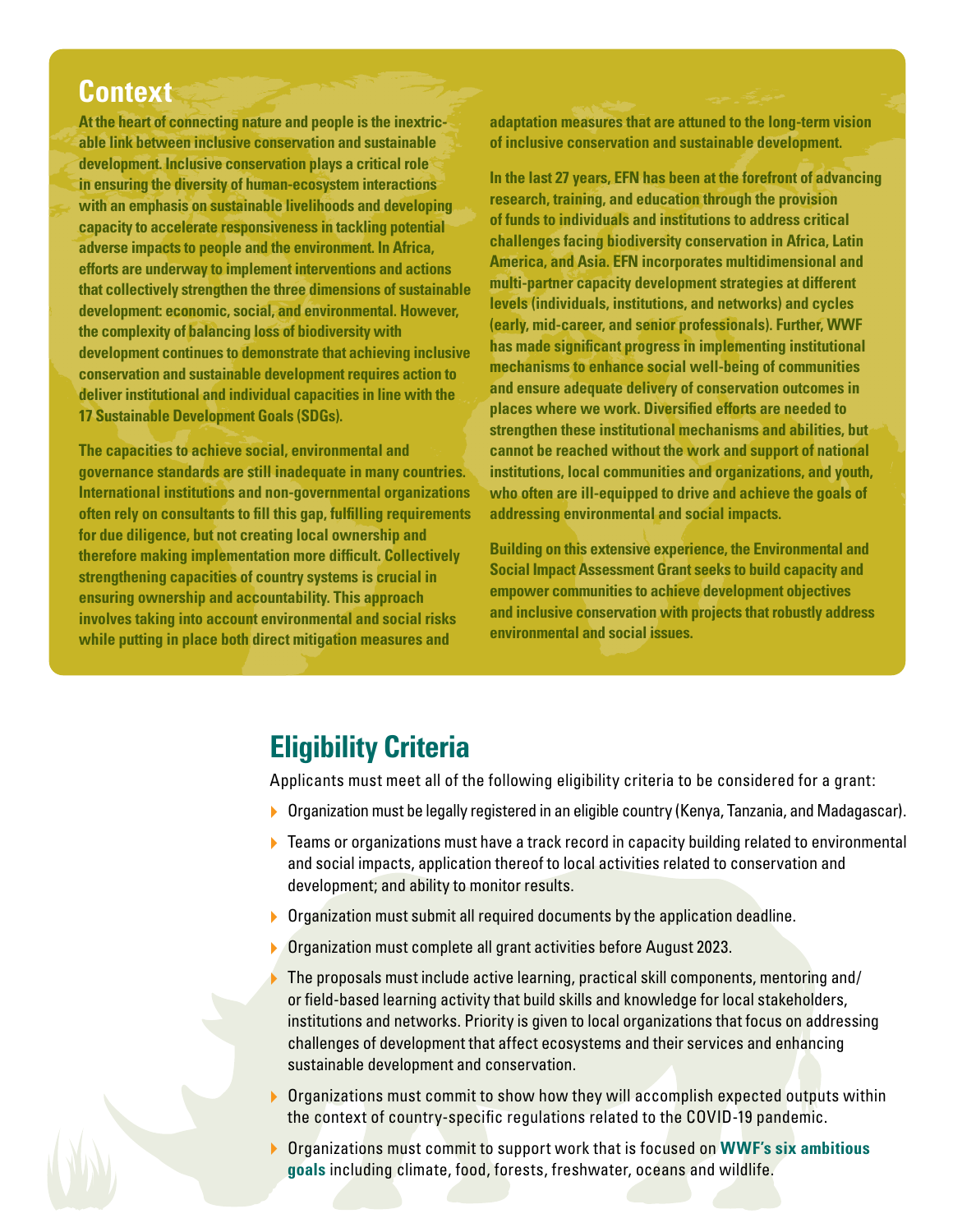## **Focus Areas**

Proposals should seek to engage diverse groups and sectors with emphasis on the following:

- **DEVELOPING** skills, good practice, and standards. These should include hands-on activities and case-studies that directly address the dual institutional challenges and gaps to understanding and mitigating the potential social and environmental impacts and risks associated with development programs and projects and opportunities for enhancing inclusive conservation objectives to achieve sustainable development.
- **ENGAGING** diverse stakeholders, including gender mainstreaming and involvement of local and indigenous people and communities.
- **FOSTERING** a professional network among individuals and organizations with emphasis on collaboration and information exchange. Priority will be given to proposals that seek to strengthen collaboration with local associations (e.g., conservation professionals, impact assessment professionals, environmental journalists, urban and regional planners or environmental lawyers), and regional bodies.
- **▶ STRENGTHENING** institutional capacities to address governance challenges related to conservation, development, and infrastructure projects and to improving the expertise and experience of individuals and communities to achieve impact assessment and conservation outcomes collaboratively, including attention to cumulative effects, strategic level cooperation and the use of nature-based solutions to environmental impacts and risks.

Proposals will identify their contribution to *improving one or more of the following ten* thematic areas:

- **Participation and dialogue with diverse stakeholders**
- $\blacktriangleright$  Inclusion of young people and other underserved groups in conservation and sustainable development
- **▶ Gender dimensions and mainstreaming**
- $\blacktriangleright$  Inclusive and equitable use, conservation, and governance of natural resources
- **B** Restoration, protection, and management of biodiversity
- **Productivity and resilience of tropical ecosystems, ocean, and coastal resource use**
- **Equitable social and economic benefits to stakeholders**
- ▶ Cross-sectoral and long-term planning and management, risk identification and mitigation
- Role of technology, capacity development, or innovation
- ▶ Community-based management of natural resources and community enterprises linked to sustainable resource management